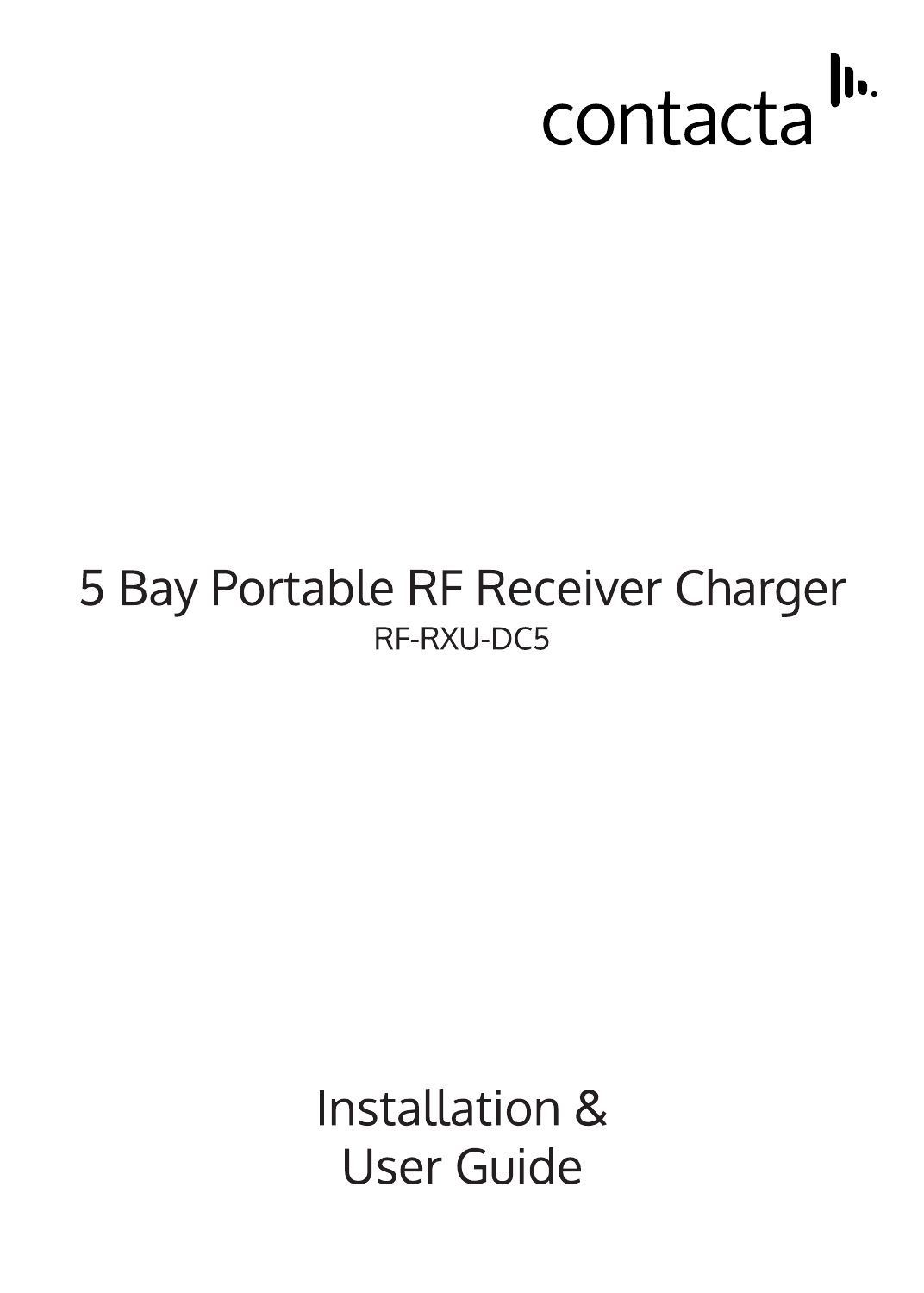# **General information**

Thank you for your purchase of the 5-bay charger!

Please read the operating instructions through carefully to be able to set up the unit correctly and to prevent damage to the rechargeable batteries within the receivers.

# **Included in the standard package:**

Please check if all of the following components are included:

- 5-bay charger
- Power supply unit
- Manual
- Warranty card

If any parts are missing, please immediately contact your dealer or the manufacturer directly.

## **Function**

This charger is able to recharge the batteries of up to 5 receivers simultaneously.

#### **Setup**

Place the 5-bay charger in a dry and ventilated position. First connect the power supply unit with the charger, then plug it into a electrical mains outlet.

## **Charging the receivers:**

When a receiver is placed in a charging bay, the according control lamp lights up in red. After the receiver is fully charged, the control lamp will display a green light. It may take up to several hours until a receiver is fully charged.

The control lamp switches off when the receiver is removed from the bay.

## **Warranty**

Should a malfunction occur despite the unit having been set up and operated correctly, please contact your dealer or the manufacturer directly.

This warranty covers the repair of the product and returning it to you free of charge. The warranty does not apply to damage caused by incorrect handling or attempts to repair the unit by people not authorised to do so (destruction of the seal on the unit).

Repairs will only be carried out under warranty if the completed warranty card is returned accompanied by a copy of the dealer's in voice/till receipt.

**Always specify the product number in any event.**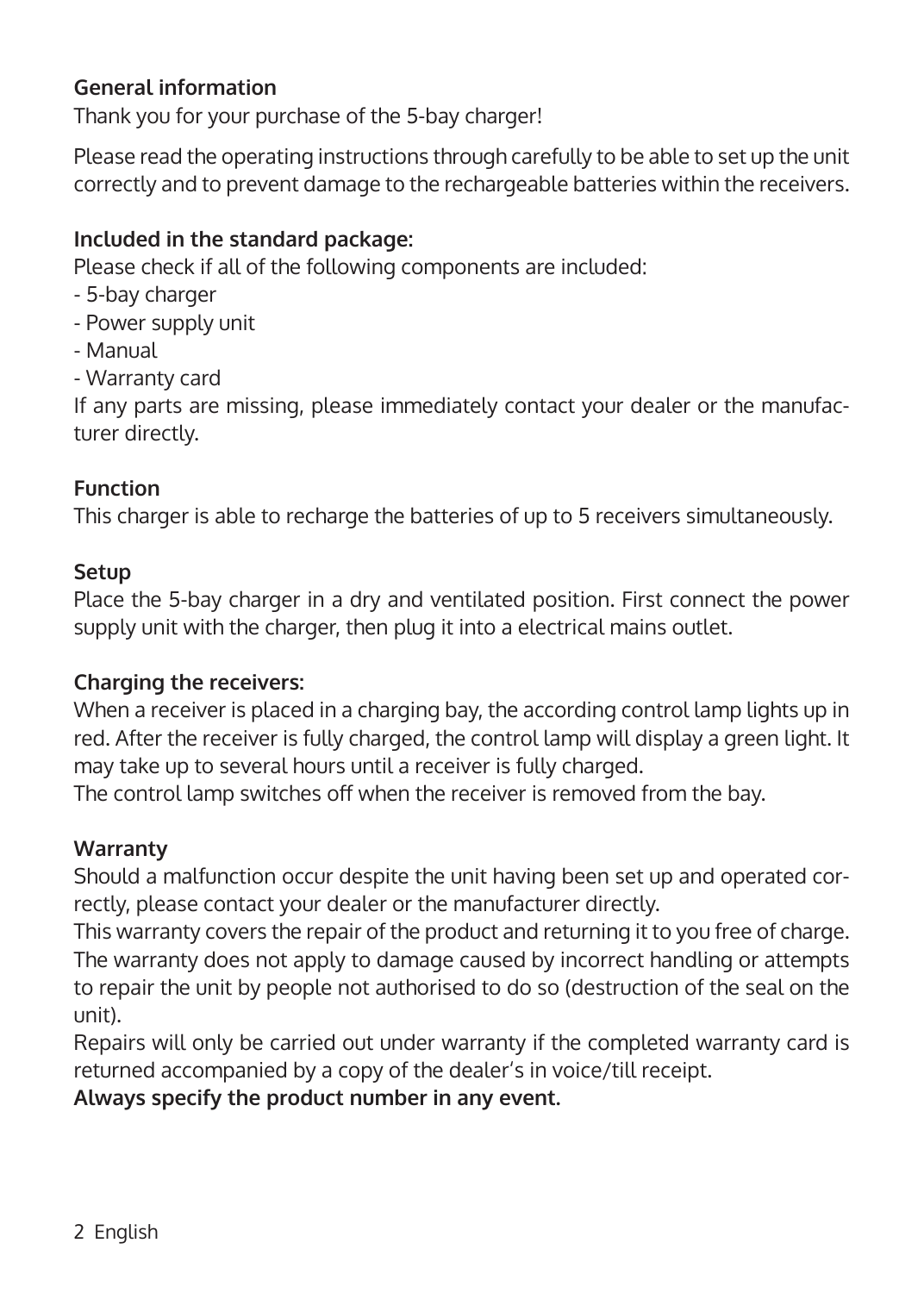**Disposal** of used electric and electronic units (applicable in the countries of the Euro pean Union and other European countries with a separate  $\Box$  collection system). The symbol on the product or the packaging indicates that this product is not to be handled as ordinary household waste but has to be returned to a collecting point for the recycling of electric and electronic units. You protect the environment and health of your fellow men by the correct disposal of this products. Environment and health are endangered by a faulty disposal. Material recycling helps to reduce the consumption of raw material.

You will receive further information on the recyc ling of this product from your local community, your communal disposal company or your local dealer.

#### **Specifications:**

Number of charging bays: 5 Weight: approx. 500 g

Power supply: 100-240 Volt AC 50/60 Hz Control lamps: Dual colour LED (red / green) Dimensions: L 300 mm x W 160 mm x H 35 mm

This device complies with the following EU directives:

- Low Voltage Directive 2014/35/EC
- EMC Directive 2014/30/EC
- RoHS Directive 2011/65/EC
- WEEE Directive 2012/19/EC

Compliance with the directives listed above is confirmed by the CE seal on the device.

Technical specifications subject to change without prior notification.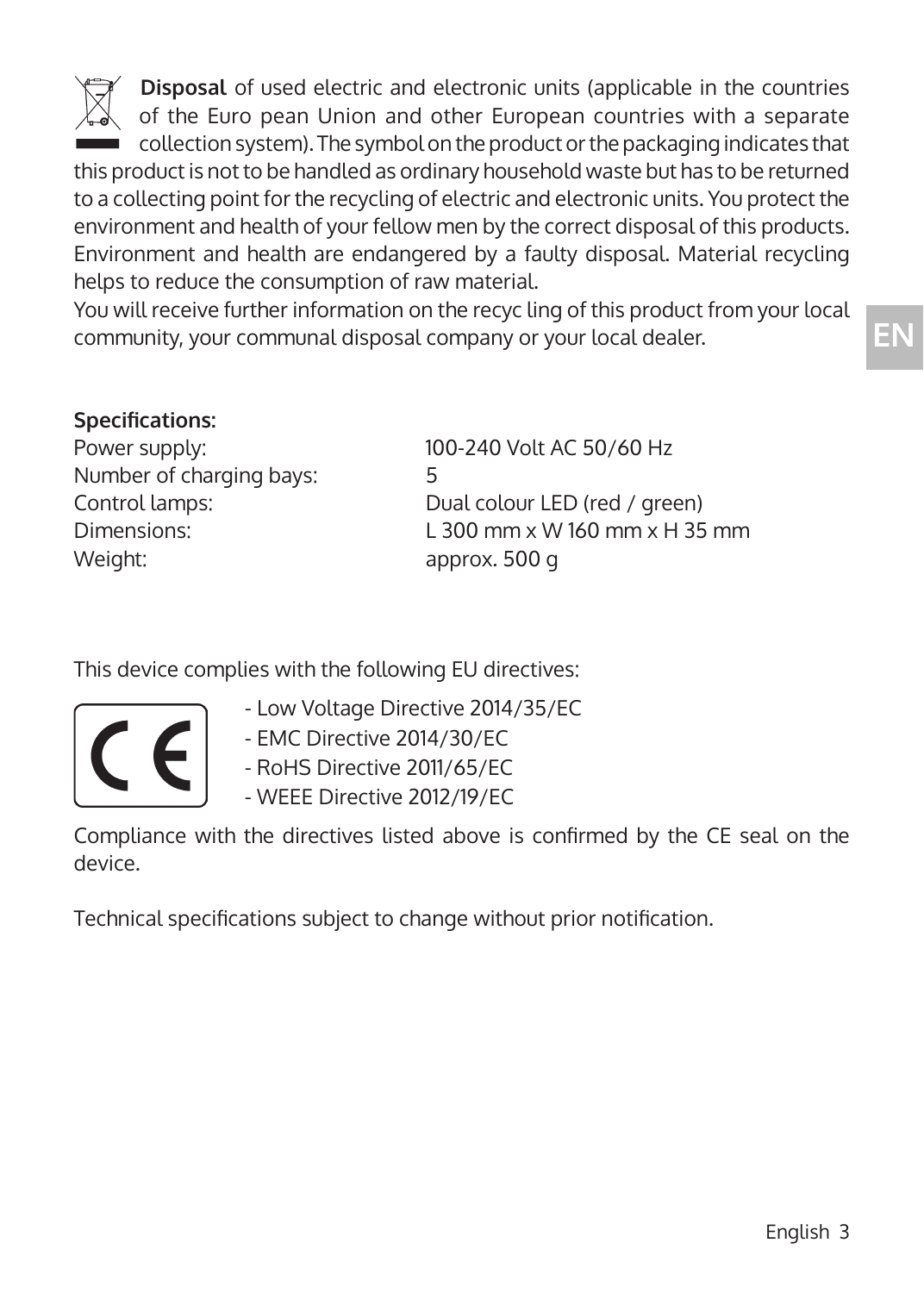#### **Allgemeine Informationen**

Wir danken für Ihren Kauf der 5-Fach-Ladestation!

Bitte lesen Sie diese Bedienungsanleitung aufmerksam durch, um das Gerät richtig in Betrieb nehmen zu können und um Schäden an den Akkus der zu ladenden Empfänger zu vermeiden.

#### **Standard-Lieferumfang**

Überprüfen Sie bitte, ob alle nachfolgend aufgeführten Teile enthalten sind:

- 5-fach Ladestation
- Netzteil
- Bedienungsanleitung
- Garantiekarte

Sollten Teile fehlen, wenden Sie sich bitte an den Fachhändler oder direkt an den Hersteller.

#### **Funktionsweise**

Mit der 5-fach Ladestation können bis zu 5 Empfänger gleichzeitig geladen werden.

#### **Inbetriebnahme**

Stellen Sie die 5-fach Ladestation DIR an den gewünschten Platz. Verbinden Sie zuerst das Netzteil mit der Ladestation und schließen Sie dann das Netzteil an das **Stromnetz** 

#### **Laden der Akkus:**

Wird ein Empfängergerät in die Ladestation eingesetzt, so beginnt die Kontrollleuchte der jeweiligen Lademulde rot zu leuchten.

Nach erfolgter Ladung wechselt die Ladekontrollleuchte auf grün und der Empfänger ist voll geladen.

Sobald ein Empfänger aus der Ladestation entnommen wird, erlischt die jeweilige Kontrollleuchte wieder.

#### **Garantie**

Sollten trotz sachgerechter Bedienung Störungen auftreten, setzen Sie sich bitte mit ihrem Fachhändler in Verbindung der wenden Sie sich direkt an den Hersteller. Die Garantieleistung umfasst die kostenlose Reparatur sowie den kostenlosen Rückversand. Die Garantie verfällt bei Schäden, die durch unsachgemäße Behandlung oder Reparaturversuchen von nicht autorisierten Personen (Zerstörung des Gerätesiegels) herbeigeführt wurden.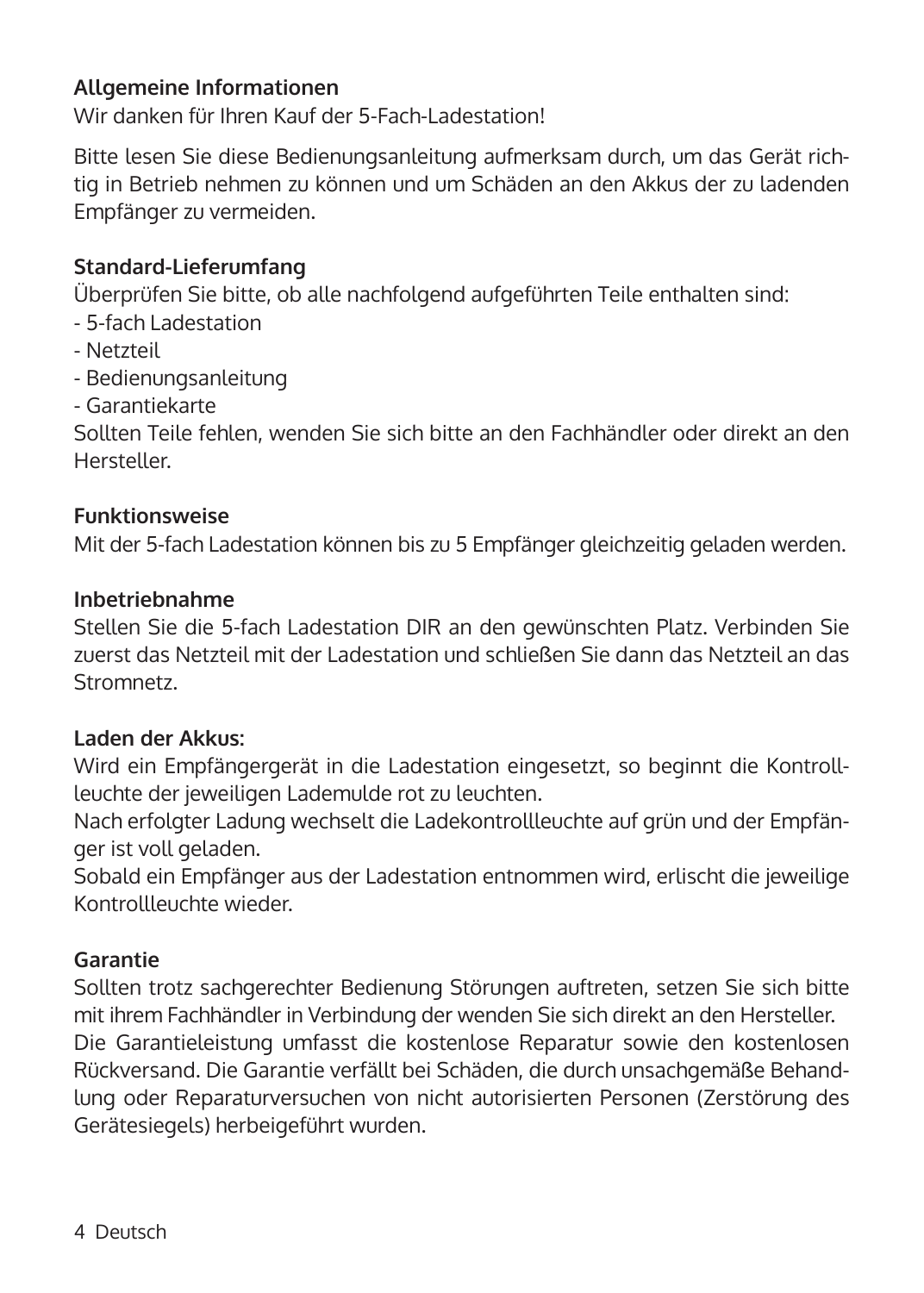Garantiereparaturen werden nur bei Einsendung der ausgefüllten Garantiekarte und einer Kopie der Rechnung/Kassenbeleg des Fachhändlers durchgeführt. **Die Gerätenummer muss in jedem Fall mit angegeben werden.**

 **Entsorgung** von gebrauchten elektrischen und elektronischen Geräten (anzuwenden in den Ländern der Europäischen Union und anderen euro-  $\Box$  päischen Ländern mit einem separaten Sammelsystem für diese Geräte). Das Symbol weist darauf hin, dass dieses Produkt nicht als normaler Haushaltsabfall zu behandeln ist, sondern an einer Annahmestelle für das Recycling von elektrischen und elektronischen Geräten abgegeben werden muss. Durch Ihren Beitrag zum korrekten Entsorgen dieses Produkts schützen Sie die Umwelt und die Gesundheit Ihrer Mitmenschen. Umwelt und Gesundheit werden durch falsches Entsorgen gefährdet. Materialrecycling verringert den Verbrauch von Rohstoffen. Weitere Informationen über das Recycling dieses Produkts erhalten Sie von Ihrer Gemeinde, den kommunalen Entsorgungsbetrieben oder dem Geschäft, in welchem Sie das Produkt gekauft haben.

#### **Technische Daten**

Stromversorgung, Netzgerät: 100-240 Volt AC 50/60 Hz Anzahl Ladeschächte: 5 Ladekontrollleuchte: Duo-LED (rot/grün)<br>Abmessungen: L 300 mm x B 160 m Gewicht: Ca. 500 g

 $1,300$  mm x B  $160$  mm x H 35 mm

Dieses Gerät erfüllt die Anforderungen folgender EU-Richtlinien:



- 2014/35/EU Niederspannungsrichtlinie

- 2014/30/EU Elektromagnetische Kompatibilität
- 2011/65/EU RoHS-Richtlinie
- 2012/19/EU WEEE-Richtlinie

Die Konformität mit den o. a. Richtlinien wird durch das CE-Zeichen auf dem Gerät bestätigt.

Technische Änderungen vorbehalten.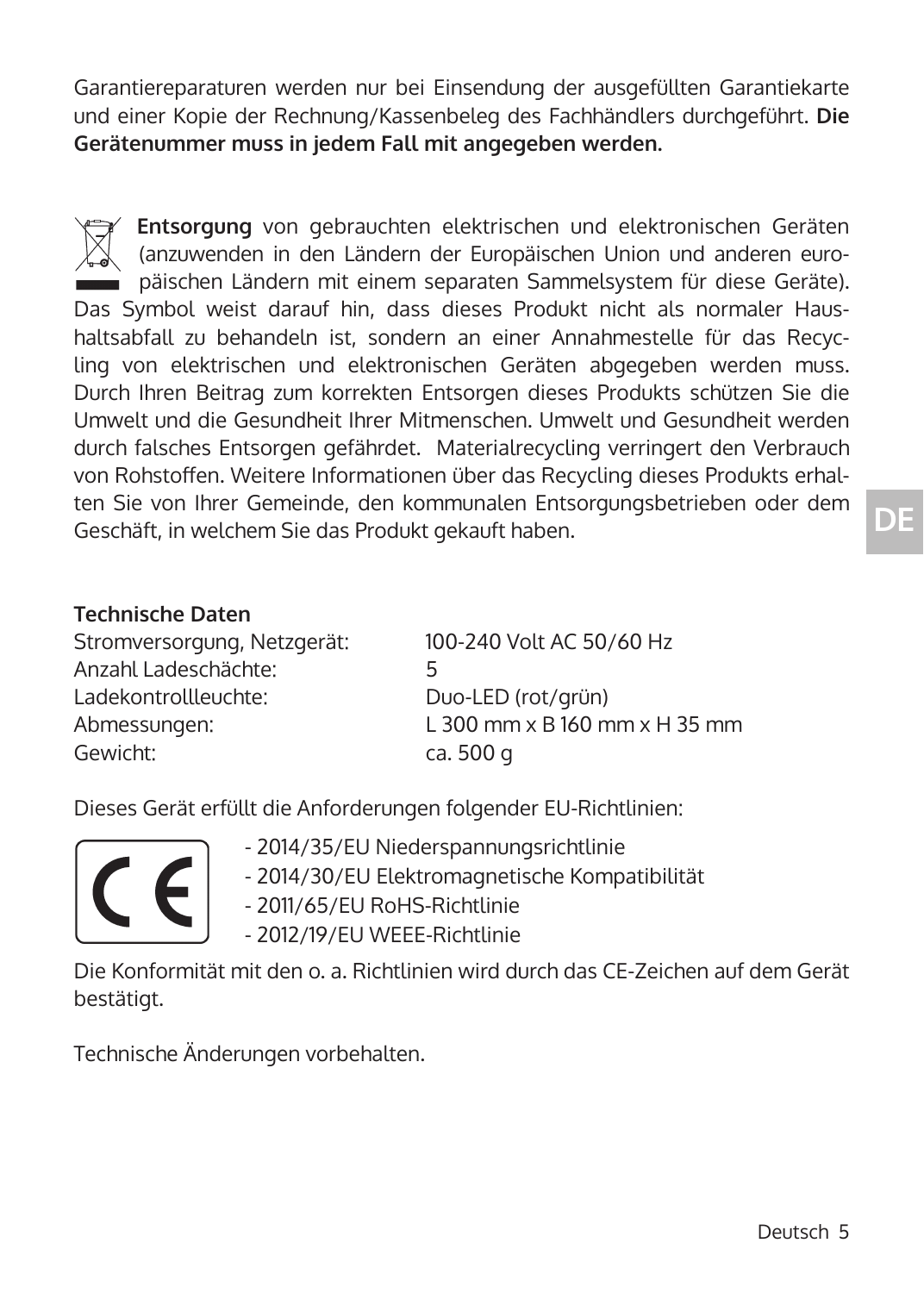# **Informations générales**

Nous vous remercions pour l'achat de votre station de charge 5 compartiments !

Veuillez lire attentivement ce mode d'emploi pour utiliser correctement cette station de charge et éviter des dommages aux accus des récepteurs à recharger.

#### **Contenu de l'emballage**

Veuillez vérifier si toutes les pièces énumérées ci-dessous sont bien présentes :

- Station de charge 5 compartiments
- Bloc-secteur
- Mode d'emploi
- Certificat de garantie

En cas de livraison incomplète veuillez contacter immédiatement votre vendeur.

# **Mode de fonctionnement**

Jusqu'à 5 récepteurs peuvent être rechargés simultanément avec cette station de charge 5 compartiments.

#### **Mise en service**

Placez la station de charge 5 compartiments à l'emplacement souhaité. Branchez d'abord le bloc-secteur à la station de charge et ensuite à la prise de courant.

#### **Recharge des accus :**

Lorsqu'un récepteur est posé sur la station de charge, la LED de contrôle du compartiment concerné commence à clignoter en rouge. Après une charge réussie, la LED de contrôle s'illumine en vert et le récepteur est complètement rechargé. Dès que le récepteur est enlevé de la station de charge, la LED de contrôle s'éteint.

#### **Garantie**

Si en dépit d'un montage et d'un emploi corrects, des dysfonctionnements apparaissaient, veuillez contacter votre vendeur spécialisé ou vous adresser directement au fabricant. La garantie comprend la réparation gratuite y compris la réexpédition.

Cette garantie ne s'applique pas pour des dommages occasionnés par une mauvaise manipulation ou encore des tentatives de réparation par des personnes non autorisées (endommagement du cachet signalétique de l'appareil). Les réparations sous garantie ne sont exécutées qu'après réception du coupon de garantie dûment rempli ou d'une copie de la acture ou du ticket de caisse du revendeur.

**Le numéro de l'appareil doit être indiqué dans tous les cas.**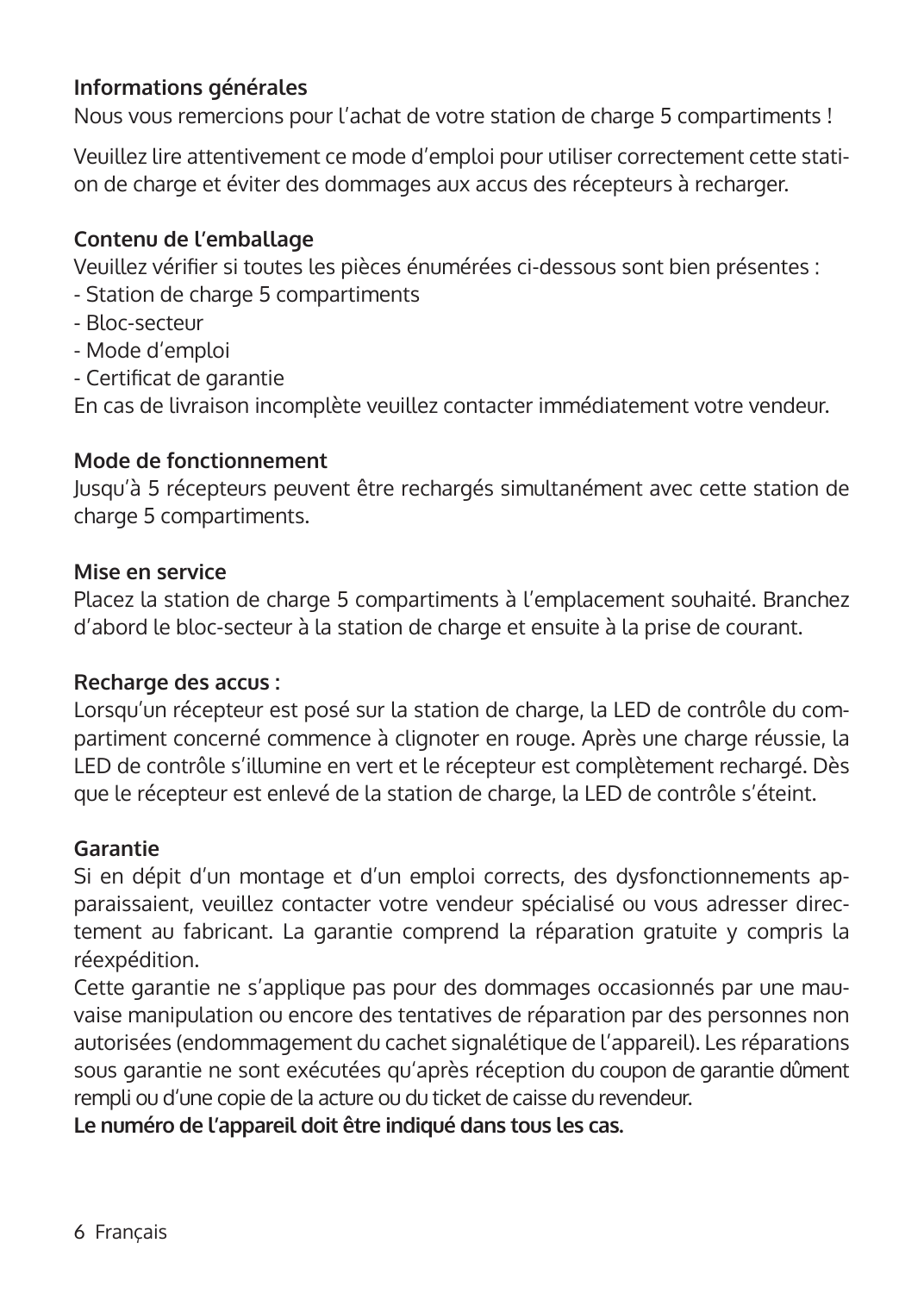**Gestion des déchets** électriques et électroniques (dans les pays de l'Union européenne et dans les autres pays européens disposant d'un système de collecte distinct pour cette classe de déchets). Le symbole sur le produit ou l'emballage indique que ce produit ne doit pas être jeté comme les déchets ménagers ordinaires, mais apporté à un point de collecte pour le recyclage des déchets électriques et électroniques. En respectant ces règles pour votre équipement usagé, vous apportez une contribution importante à la protection de l'environnement et de votre santé.

Le non-respect de ces règles pour votre équipement usagé constitue une atteinte à l'environnement et une menace pour votre santé. Le recyclage des matériaux contribue à réduire la quantité de matières premières utilisées. Pour en savoir plus sur le recyclage de ce produit, veuillez contacter les autorités locales compétentes, votre mairie ou le magasin où vous avez effectué votre achat.

# **Spécifications techniques**

Alimentation électrique : 100-240 Volt AC 50/60 Hz Nombre de compartiments de charge : 5 Signalisation optique : LED bicolor (rouge/verde) Dimensions : L 300 x P 160 x H 35 mm Poids : ca. 500 g

Cet appareil est conforme aux exigences des directives communautaires ci-après :



 - 2011/65/CE Directive RoHS - 2012/19/CE Directive WEEE - 2014/30/CE Directive EMC - 2014/35/CE Directive LVD

La conformité avec les directives ci-dessus est attestée par le logo CE apposé sur l'appareil.

Sous réserves de modifications techniques.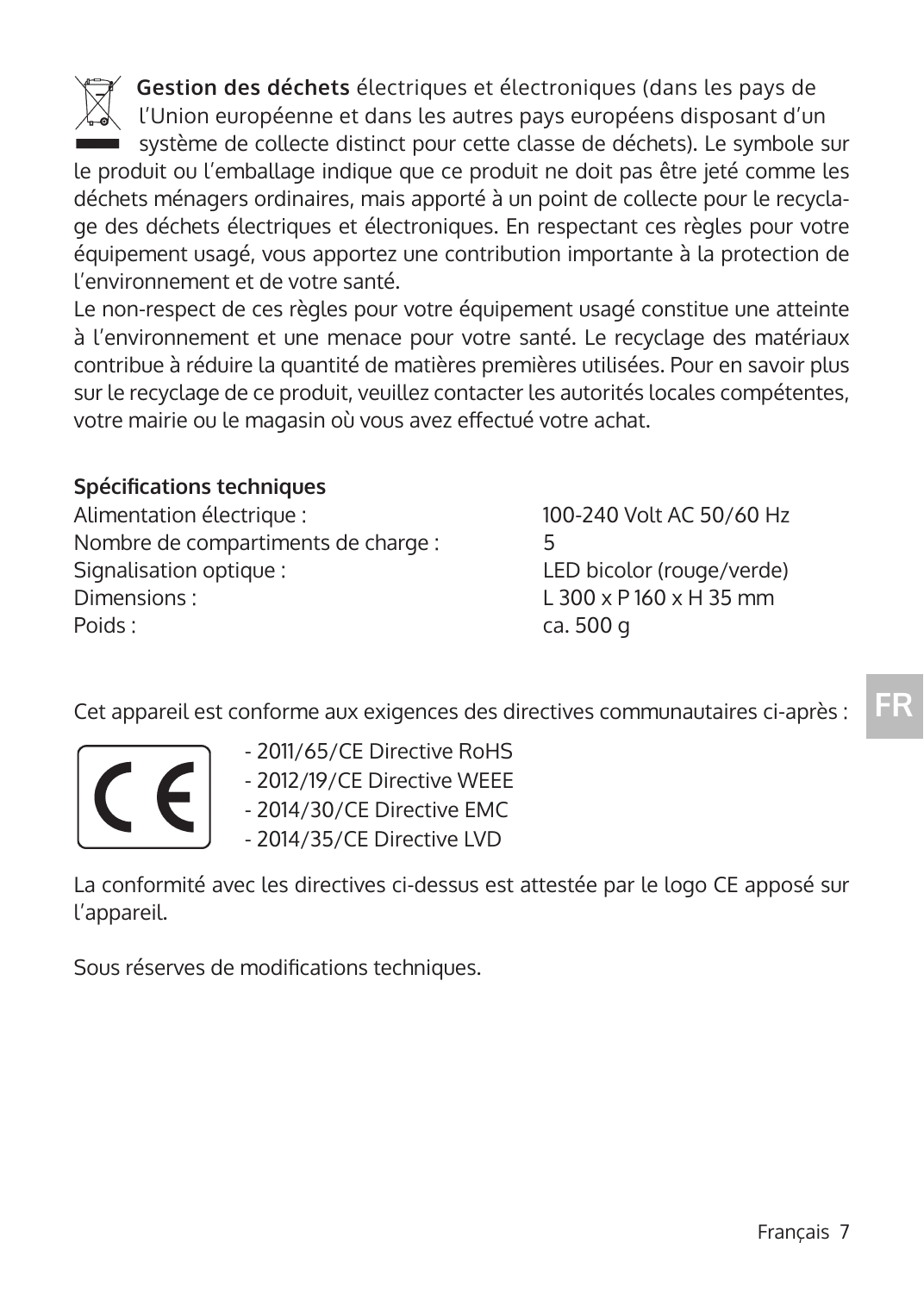# **Algemene informatie**

Hartelijk dank voor uw aankoop van het laadstation voor 5 units!

Lees de gebruiksaanwijzing zorgvuldig door om het toestel correct te kunnen instellen, en om schade aan de accu's binnen de ontvangers te voorkomen.

# **Inbegrepen in het standaard pakket:**

Controleer of alle van de volgende onderdelen zijn opgenomen:

- Laadstation voor 5 units
- Voeding
- Handleiding
- Garantiekaart

Als er onderdelen ontbreken, neem dan direct contact op met uw dealer of rechtstreeks met de fabrikant.

#### **Functie**

Dit laadstation kan de accu's van maximaal 5 ontvangers tegelijkertijd opladen.

#### **Plaatsing**

Plaats het laadstation in een droge en geventileerde plaats. Verbind eerst de voeding met het laadstation en steek het in een stopcontact.

#### **Opladen van de ontvangers:**

Wanneer een ontvanger wordt geplaatst in een laadstation, licht vervolgens een rood controlelampje op. Nadat de ontvanger volledig opgeladen is, zal het controlelampje een groen licht te geven. Het kan tot enkele uren duren voordat een ontvanger volledig is opgeladen.

Het controlelampje gaat uit wanneer de ontvanger wordt verwijderd uit het laadstation.

## **Garantie**

Mochten er ondanks correcte bediening storingen optreden, neem dan contact op met uw audicien of rechtstreeks met de fabrikant. De garantie omvat de kostenloze reparatie en het gratis terugsturen van defecte apparaten. De garantie vervalt bij beschadigingen die veroorzaakt werden door onoordeelkundig gebruik of bij reparatiepogingen van niet erkende personen (verbreking van het garantiezegel op het apparaat). Reparaties op garantie kunnen alleen worden uitgevoerd als de garantiekaart samen met een kopie van de rekening/bon van de handelaar wordt ingestuurd.

**Het serienummer van het apparaat moet steeds vermeld worden.**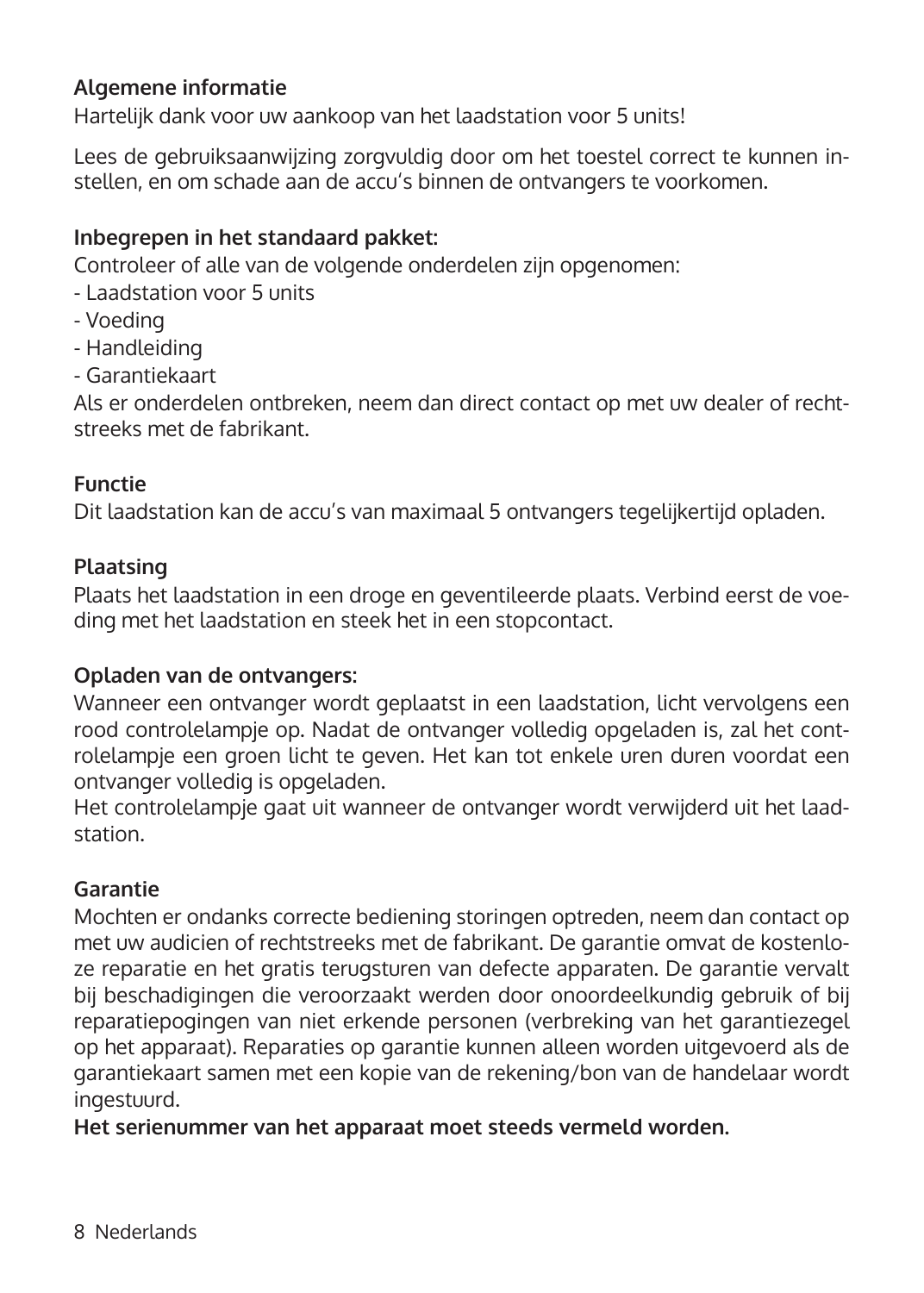**Verwijdering** van gebruikte elektrische en elektronische apparatuur (toe te passen in de landen van de Europese Unie en andere Europese landen met een eigen inzamelsysteem voor zulke apparaten). Het symbool op het product en de verpakking wijst erop dat dit product niet als normaal huisafval mag worden behandeld maar op een verzamelpunt voor de recyclage van elektrisch en elektronisch moet worden afgegeven. Door uw bijdrage tot de correcte verwijdering van dit product, beschermt u de het milieu en de gezondheid van uw medemensen.

Milieu en gezondheid worden door foute verwijdering in gevaar gebracht. Materiaalrecyclage helpt het verbruik van grondstoffen te reduceren. Meer informatie over de recyclage van dit product krijgt u bij uw gemeente, de communale afvalverwijderingsbedrij - ven of in de zaak waar u dit product heeft gekocht.

#### **Technische gegevens**

| 100-240 Volt AC 50/60 Hz          |
|-----------------------------------|
|                                   |
| Duo-LED (rood/groen)              |
| $\pm$ 300 mm x B 160 mm x H 35 mm |
| ca. 500 g                         |
|                                   |

Dit apparaat voldoet aan de eisen van de volgende EU-richtlijnen:

- 2011/65/EU RoHS-Richtlijn

- 2012/19/EU WEEE-Richtlijn

- 2014/30/EU EMC-Richtlijn - 2014/35/EU LVD-Richtlijn

De conformiteit met de voornoemde richtlijnen wordt bevestigd door het CE teken op het apparaat.

**NL**

Technische wijzigingen voorbehouden.